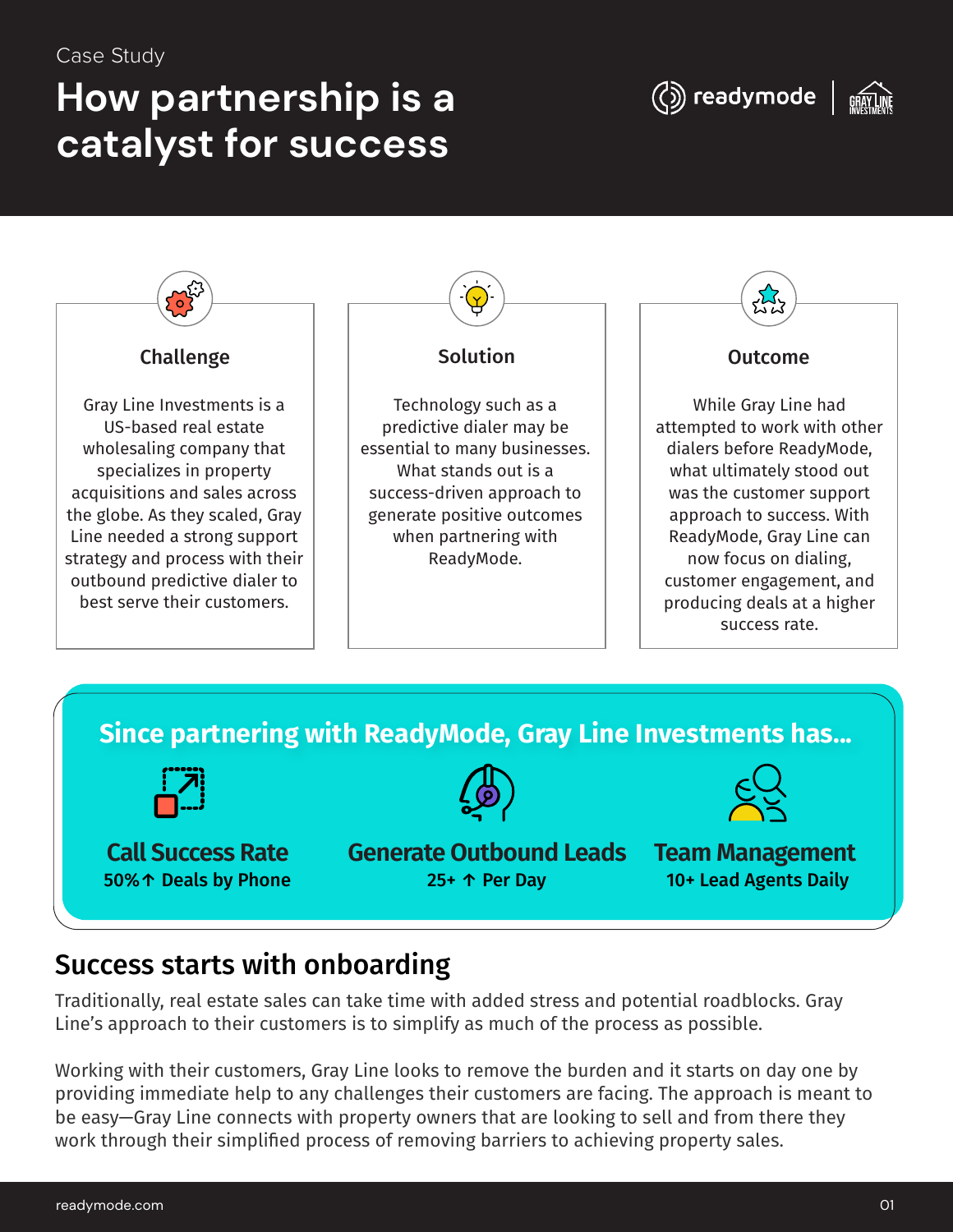Success for Gray Line has come with its challenges in terms of scale—for their business, the phone is the primary source of customer engagement. While there are many solutions on the market, what Gray Line valued was a dialer solution that was more than just technology—it also needed to have a support program that would ensure success with their customers.



## Partnership approach with ReadyMode

Ater various dialer trials, Gray Line found ReadyMode was able to provide the value of an effective dialer and partner looking to help their business scale. With their business growing, they found that ReadyMode's approach to customer support was what truly made a difference. Anytime there were questions, ReadyMode's dedicated customer support and success teams were ready to partner with them. Additionally, the use of agent reporting has kept Gray Line on top of their metrics.

Monitoring 10+ lead specialists at any given time can be a challenge. Agent report gives me a quick snapshot of the team's performance.



Adam Parsons Acquisition Manager, Gray Line Investments



As mentioned earlier, success starts on day one. With ReadyMode's onboarding process, Gray Line had a dedicated team to guide them through how the dialer would best work for their business while continuing to fine-tune their platform during onboarding as well as full use.